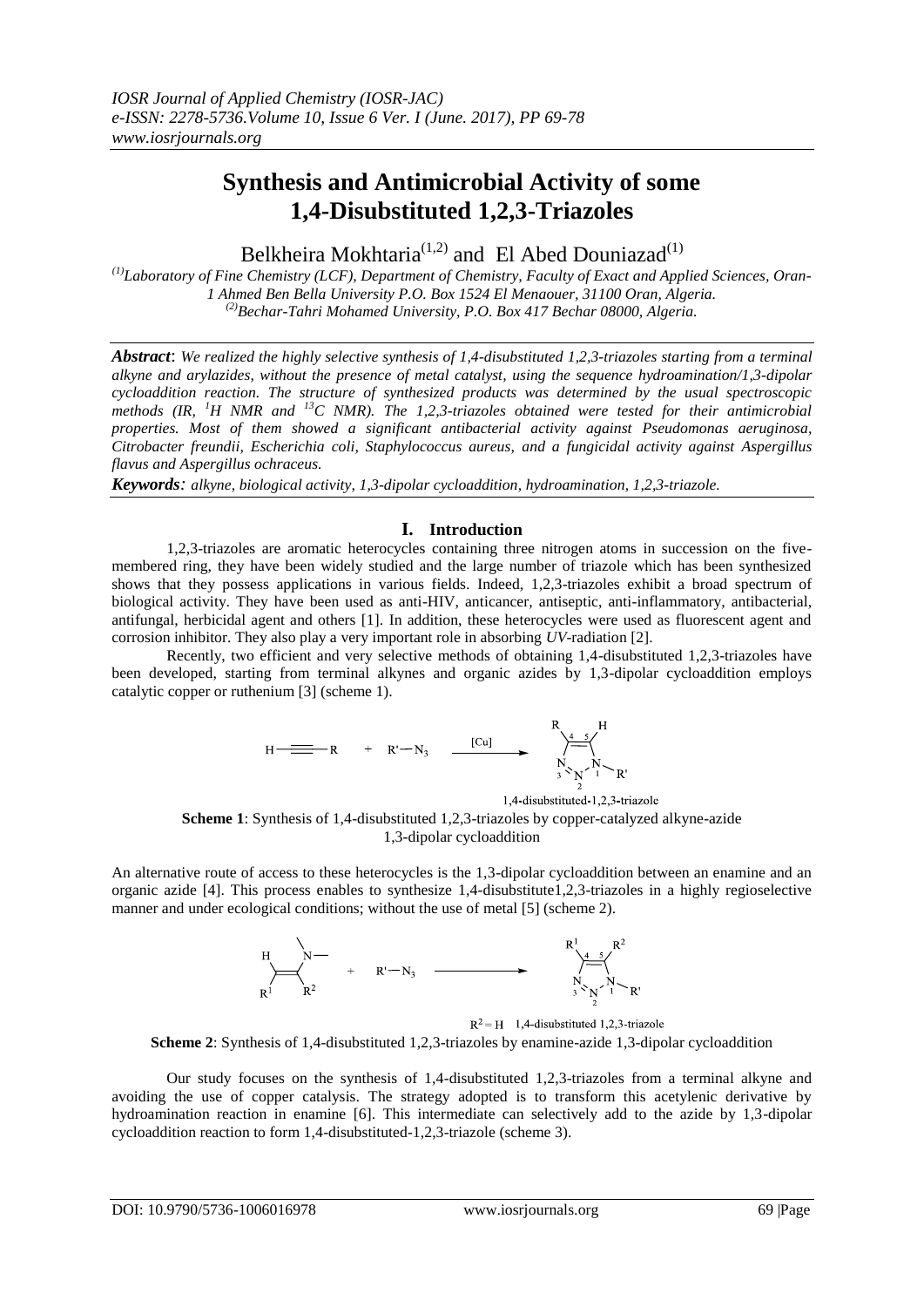

**Scheme 3**: Synthesis of 1,4-disubstituted 1,2,3-triazoles by hydroamination/1,3-dipolar cycloaddition reaction sequence

The objective is to valorize the 1,2,3-triazoles obtained by *in vitro* evaluation of their antimicrobial activity on the growth of some pathogenic microorganisms.

## **II.1. Synthesis of enamine 1**

## **II. Results And Discussion**

Addition of morpholine at room temperature to methyl propiolate in diethyl ether gives enamino-ester **1** [6a]. It is obtained in 88% yield and is characterized by a melting point of 75 °C (scheme 4).

$$
MeO_2C \longrightarrow H + \begin{matrix} 0 & H \\ HN \end{matrix} \longrightarrow H + \begin{matrix} 0 & H \\ HN \end{matrix} \longrightarrow H + \begin{matrix} 0 & H \\ HN \end{matrix}
$$

1  $(E)$  88%

 $\overline{\Omega}$ 

**Scheme 4**: Synthesis of enamine **1** from methyl propiolate and morpholine

## **II.2. Synthesis of triazoles 3a-d**

The reaction between enamine **1** and arylazides **2a-d** [7,8,9] carried out without solvent by heating in a oil bath at 70°C leads to the triazoles **3a-d**. The physical characteristics and yields of these heterocyclic are given in table I.



| 2a d<br>$\mathbf{1}$<br>Triazole<br>$\overline{H}$           | $3a-d$<br>Aspect | R<br>$60\text{-}85\%$<br>Yield % <sup>a</sup> |                            |
|--------------------------------------------------------------|------------------|-----------------------------------------------|----------------------------|
|                                                              |                  |                                               |                            |
|                                                              |                  |                                               | $mp(^{\circ}\overline{C})$ |
| $\mathrm{NO}_2$<br>3a                                        | Yellow solid     | $81\,$                                        | 257                        |
| MeO <sub>2</sub> C<br>H<br>3 <sub>b</sub><br>NO <sub>2</sub> | White solid      | 85                                            | $200\,$                    |
| H<br>NO <sub>2</sub><br>3c<br>C1                             | Red-brick solid  | $70\,$                                        | 148                        |
| H                                                            | Yellow solid     | $60\,$                                        | 76                         |
|                                                              | Me<br>3d         |                                               |                            |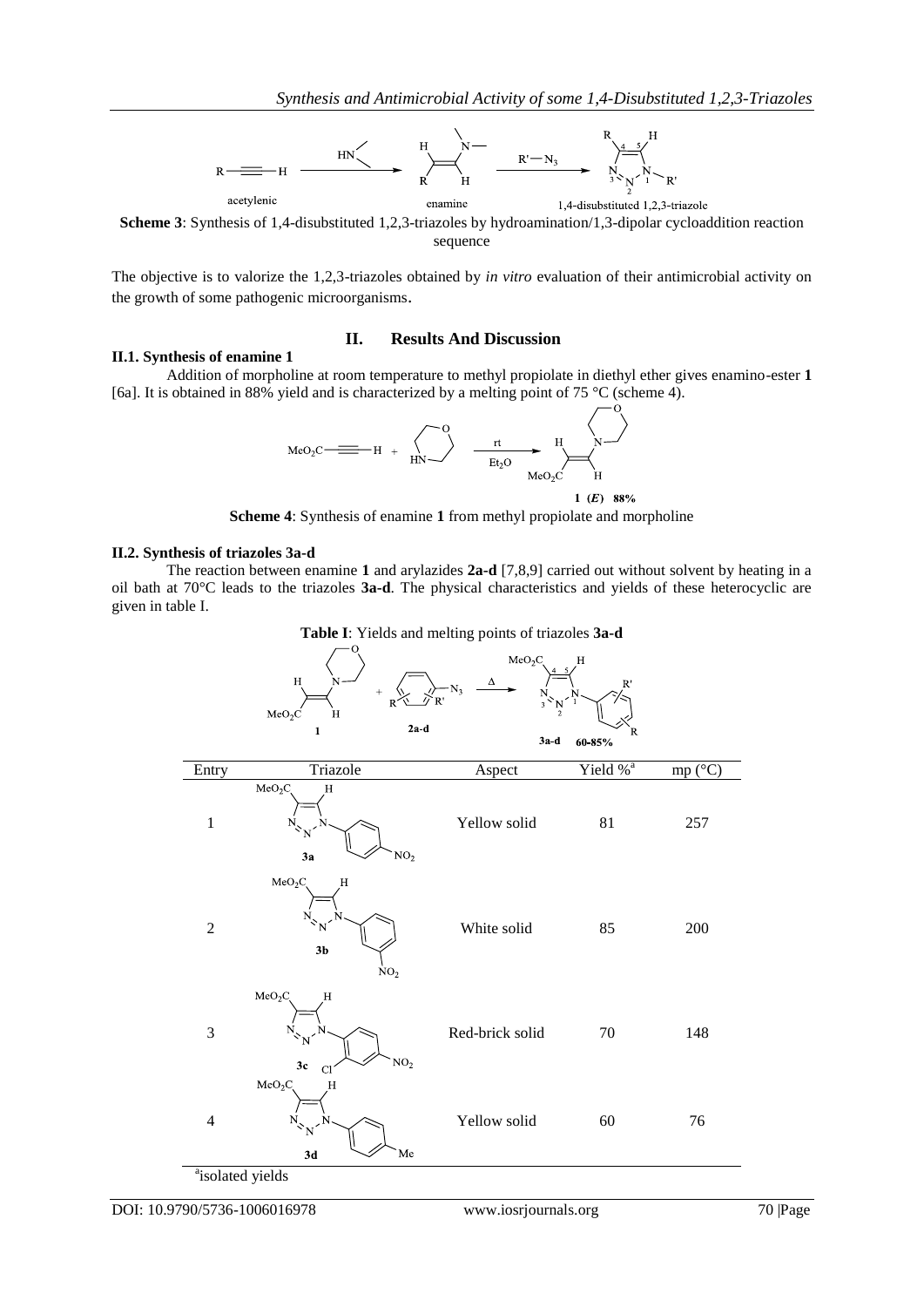The enamino-ester **1** is added to arylazides **2a-d** by 1,3-dipolar cycloaddition reaction giving 1,4 disubstituted-*N*-aryl-1,2,3-triazoles **3a-d** with good yields (table I) . The arylazides substituted by electronwithdrawing group (*nitro*) are the most reactive, they show the best results (yield = 81-85%, table I, entry 1 and 2) compared to azide which carries an electron-donating substituent (*methyl*) within its structure (yield =  $60\%$ , table I, entry 4).

*Chloro*-*nitro*-phenylazide gives the corresponding triazole in a yield of 70% (table I, entry 3). This addition reaction is regioselective, a single triazole is obtained. This selectivity is explained by the formation of a proximal triazoline in which the morpholino group is closest to aryl substituent of the azide (scheme 5).

Moreover, the hydrogen situated on the carbon  $C_4$  and in  $\alpha$  position to the ester group is labile. The intermediate triazoline is unstable and removes a morpholine molecule to yield the corresponding triazole. This result is consistent with numerous works reported in the literature [9].



1,4-Disubstituted-N-aryl-1,2,3-triazoles **Scheme 5**: Steps of triazole formation

## **II.3. Biological evaluation of triazoles 3a-d**

In this study, we used four bacteria and two pathogenic fungi: *Pseudomonas aeruginosa*, *Citrobacter freundii*, *Escherichia coli*, *Staphylococcus aureus, Aspergillus flavus* and *Aspergillus ochraceus.* The bacterial strains of reference are taken from the Pasteur Institute of Algeria. While, both species of *Aspergillus* [11, 12]; moulds responsible for the contamination of wheat grain and coffee beans are isolated and identified in biological laboratory of Bechar university-Algeria [11c, 12a, d]. In vitro tests are carried out for determining the sensitivity of these microbial strains to synthesized triazoles compounds [10-13].

## **II.3.1. Antibacterial effect**

The results of biological tests on the effect of triazoles **3a-d** having concentrations of 1; 0.5; 0.25; 0.125 mg/mL on the growth of four bacterial strains used in this study are summarized in tables II.

**Table II**: The inhibition zones diameters (D in mm) of the growth of *Staphylococcus aureus* (*Sa*), *Pseudomonas aeruginosa* (*Pa*), *Escherichia coli* (*Ec*) and *Citrobacter freundii* (*Cf*), registered for all concentrations of triazoles **3a-d**.

|          | эa        |     |                | ЭU    |        |                          | v                        |       |    | 30  |      |                          |    |     |      |         |
|----------|-----------|-----|----------------|-------|--------|--------------------------|--------------------------|-------|----|-----|------|--------------------------|----|-----|------|---------|
|          |           | U.J | በ 25<br>0.4J   | 0.125 |        | U.J                      | 0.25                     | 0.125 |    | U.J | 0.25 | 0.125                    |    | 0.5 | 0.25 | ገ 1 ሰ ሮ |
| Sa       |           |     |                |       | $\sim$ | -                        | $\overline{\phantom{a}}$ |       | 14 |     | 14   | $\overline{\phantom{0}}$ |    |     |      |         |
| Pa       | 9.5       |     | $\sim$<br>15.5 |       |        | $\overline{\phantom{a}}$ | $\overline{\phantom{a}}$ |       | -  |     |      |                          |    |     | 1.5  |         |
| Ec       |           |     |                |       |        | -                        | -                        |       | 25 | 10  |      | $\overline{\phantom{a}}$ | 16 |     |      |         |
| $\alpha$ | 10        |     |                |       | -      |                          | -                        |       |    | ن ر |      |                          |    |     |      |         |
|          | $3 + 122$ |     |                |       |        |                          |                          |       |    |     |      |                          |    |     |      |         |

<sup>a</sup>no inhibition is detected.

To compare the antibacterial activity of triazoles **3a-d** on each bacterium tested, we reported the results obtained in histograms (figure 1, 2, 3 and 4) permitting to represent the inhibition zones diameters of each bacteria growth depending on the different triazoles **3a-d** concentrations used in this study.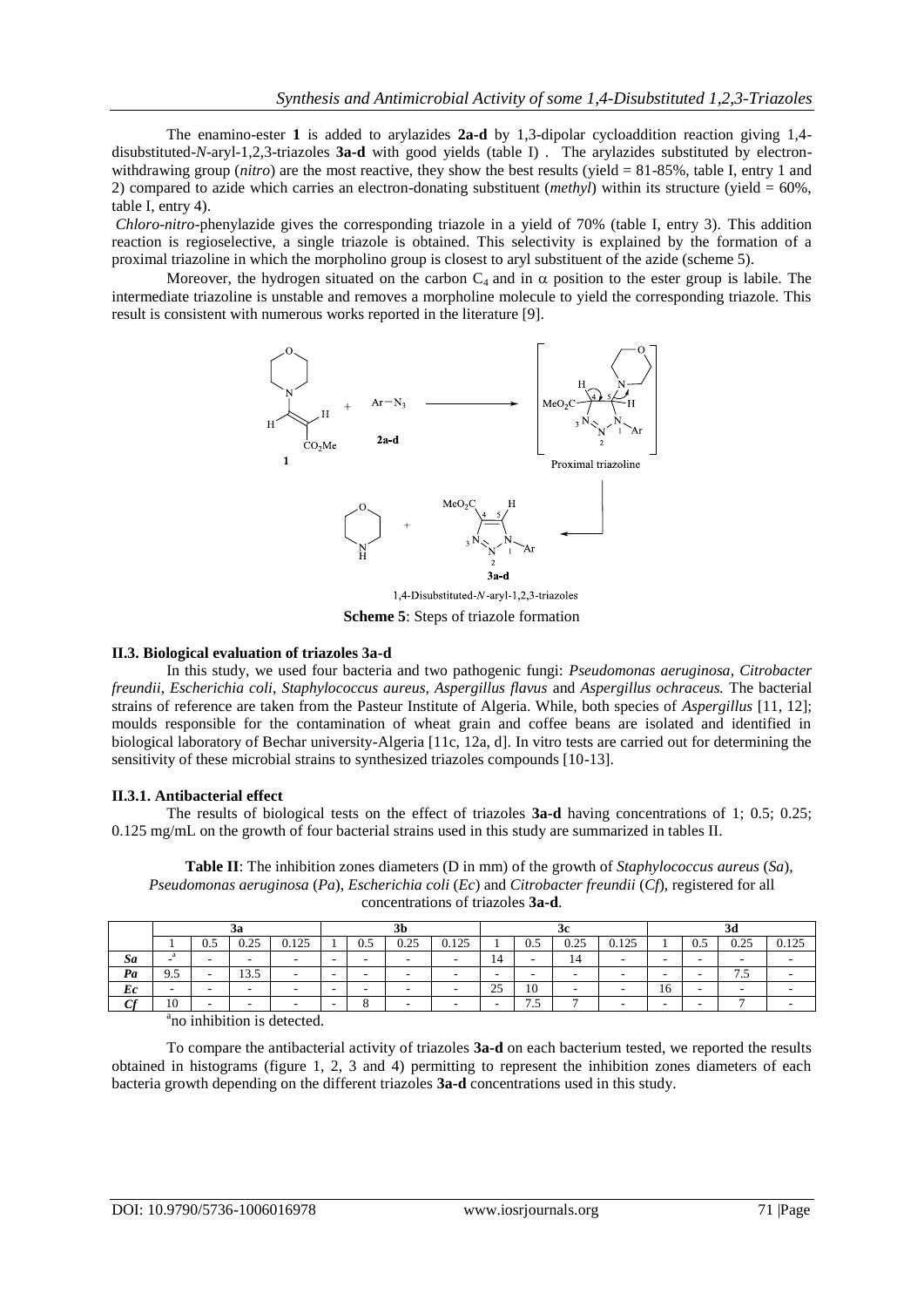

**Figure 1**: Single and potent triazole **3c** inhibitor effect on *Staphylococcus aureus (Sa)* growth.



**Figure 2**: *Pseudomonas aeruginosa* (*Pa*) is sensitive to triazoles **3d** and **3a**, the latter is more effective on the growth inhibition of this bacterium ( $D = 13.5$  mm,  $MIC = 0.25$  mg/mL).



**Figure 3**: Significant inhibition areas are indicated by triazoles **3c** and **3d** against *Escherichia coli* (*Ec*).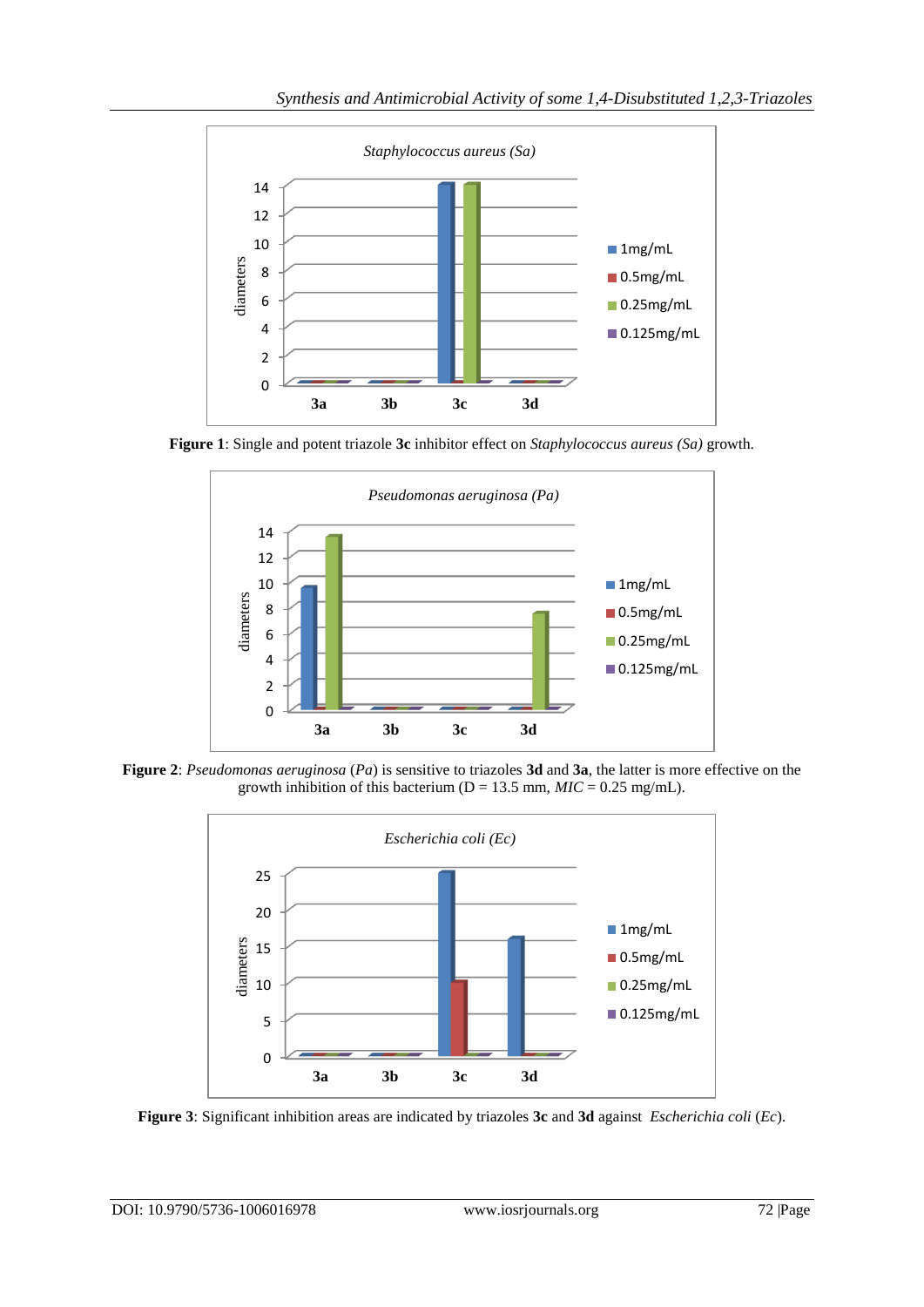

**Figure 4**: All triazole derivatives exert an inhibitory effect on *Citrobacter freundii* (*Cf*) growth.

The agar diffusion method [10] is employed to evaluate the antibacterial activity, using blotting paper disks which are impregnated by solutions with different concentrations of triazole **3a-d** dissolved in DMSO and deposited on the bacterial strain surface. Inhibition areas of the bacterial growth was observed around the disks, the values of these diameters are measured (table II), they enable us to highlight the effect of different triazole concentrations on the bacteria used and search the small concentration beyond which no inhibition is observed (*MIC*). We notice antibacterial activity against two strains: *Citrobacter freundii (Cf)* and *Pseudomonas aeruginosa (Pa)* recorded by the triazole **3a** which possesses in its molecular structure the *nitro* group in *para* position on the benzene ring (table II).

The triazole **3b** substituted by the *nitro* group in *meta* position exhibits an inhibitory effect only on the growth of *Citrobacter freundii* (*Cf*), with an inhibition diameter of 8.0 mm and a *MIC* of 0.5 mg/mL (table II). *Chloro*-*nitro*-phenyltriazole **3c** shows a bactericidal effect on *Staphylococcus aureus (Sa), Escherichia coli (Ec)*  and *Citrobacter freundii (Cf)* (table II). It is more effective on *Escherichia coli (Ec)* (25.0-10.0 mm) with a minimum inhibitory concentration (*MIC*) of 0.5 mg/mL. Triazole **3d**, for its part, exerts a positive impact on Gram-negative bacteria: *Pseudomonas aeruginosa (Pa), Escherichia coli (Ec) and Citrobacter freundii (Cf).* This triazole having a *methyl* substituent on phenyl revealed the appearance of inhibition zones around the disks containing them with diameters varying between 7.0 and 16.0 mm (table II).

Resistance of *Staphylococcus aureus (Sa)*; Gram-positive bacterium is observed to against triazoles **3a**, **3b** and **3d**. However, only triazole **3c** is active on this microorganism, showing a diameter and a *MIC* in the range of 14 mm and 0.25 mg/mL respectively (table II, figure 1). It should be noted that *Citrobacter freundii* (*Cf*) is most sensitive to the triazole system because all triazoles have shown activity against this Gram-positive pathogenic bacterium, the inhibition zones diameters are between 7.0-8.0 mm (table II, figure 4).

## **II.3.2. Fungicidal effect**

On the other hand, the tests results of the antifungal activity of triazoles **3a-d** on the growth of two strains: *Aspergillus flavus* and *Aspergillus ochraceus* are summarized in tables III and IV respectively.

|       | with different triazones <b>3a-d</b> concentrations. $1, 0.5, 0.25, 0.125$ highing. |                   |       |          |       |         |       |         |  |
|-------|-------------------------------------------------------------------------------------|-------------------|-------|----------|-------|---------|-------|---------|--|
|       | 3a                                                                                  |                   |       | 3b       |       | 3c      |       |         |  |
|       | I(cm)                                                                               | $\mathbf{T}(\% )$ | I(cm) | $T(\% )$ | I(cm) | $T(\%)$ | I(cm) | $T(\%)$ |  |
|       | 5.72                                                                                | 12.30             | 6.25  | 3.85     | 3.90  | 40.00   | 6.00  | 7.70    |  |
| 0.5   | 5.60                                                                                | 13.85             | 6.40  | 1.54     | 6.10  | 6.15    | 6.30  | 3.10    |  |
| 0.25  | 6.11                                                                                | 6.15              | 5.25  | 19.23    | 6.40  | 1.54    | 6.40  | 1.54    |  |
| 0.125 | 6.00                                                                                | 7.70              | 6.40  | 1.54     | 6.30  | 3.10    | 6.25  | 3.85    |  |

**Table III**: Zones diameters (I in cm) of the *Aspergillus flavus* growth and the inhibition rates (T%) obtained with different triazoles **3a-d** concentrations:  $1: 0.5: 0.25: 0.125$  mg/mL

I<sub>0</sub>: growth of *Aspergillus flavus* in absence of triazole,  $I_0 = 6.50$  cm.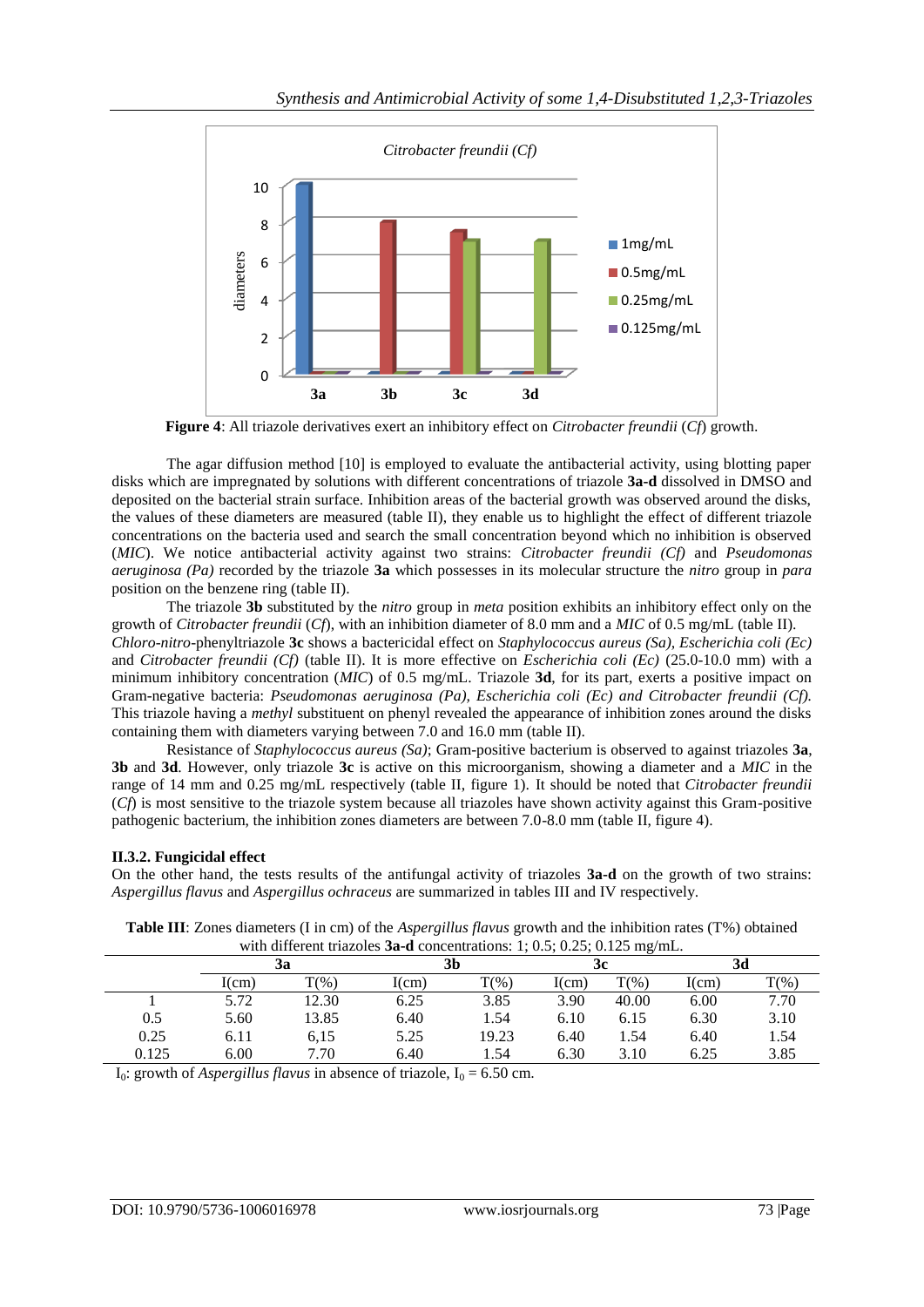|       |       | with university thazones $5a-a$ concentrations. 1, 0.5, 0.25, 0.125 mg/mL. | 3b    |                   | 3c    |                  | 3d    |         |  |
|-------|-------|----------------------------------------------------------------------------|-------|-------------------|-------|------------------|-------|---------|--|
|       | Зa    |                                                                            |       |                   |       |                  |       |         |  |
|       | I(cm) | $T(\% )$                                                                   | I(cm) | $\mathbf{T}(\% )$ | I(cm) | $\mathrm{T}(\%)$ | I(cm) | $T(\%)$ |  |
|       | 2.70  | 44.89                                                                      | 2.25  | 54.08             | 3.45  | 29.59            | 1.40  | 71.43   |  |
| 0.5   | 3.20  | 34.69                                                                      | 3.30  | 32.65             | 1.30  | 73.47            | 1.35  | 72.45   |  |
| 0.25  | 3.00  | 38.77                                                                      | 3.60  | 26.53             | 2.80  | 42.86            | 3.25  | 33.67   |  |
| 0.125 | 3.20  | 34.69                                                                      | 2.65  | 45.92             | 3.05  | 37.76            | 3.25  | 33.67   |  |

**Table IV**: Zones diameters (I in cm) of the *Aspergillus ochraceus* growth and the inhibition rates (T%) obtained with different triazoles **3a-d** concentrations: 1: 0.5: 0.25: 0.125 mg/mL

I<sub>0</sub>: growth of *Aspergillus ochraceus* in absence of triazole,  $I_0 = 4.91$  cm.

The data given in tables III and IV are illustrated in histograms (figure 5 and 6), which express the inhibition rates of the fungal growth as a function of each concentration of triazoles.



**Figure 5**: The triazole **3c** exhibits a percentage of mycelial inhibition in the range of (40%) against *Aspergillus flavus*, so it is more active on this fungus.



**Figure 6**: All triazoles show a potent antifungal effect on *Aspergillus ochraceus*, the best inhibition percentages are presented by **3c** and **3d**.

In vitro evaluation of the antifungal potency of triazoles **3a-d** was carried out by the direct contact method which comprises contacting the triazole with the mycelial strain of each species of phytopathogenic fungi used [11, 12]. To achieve this, the fungal suspension is deposited in center of Petri plates charged by triazole and PDA culture medium [13].

For all concentrations of triazoles used, the zones diameters of mycelial strains growth observed are measured after 7 days incubation of the plates at 25  $^{\circ}$ C (table III and IV). The control is realized under the same conditions in the absence of triazole. The Analysis of results obtained allows to evaluate the inhibition rate of mycelial growth, or the antifungal index (T%).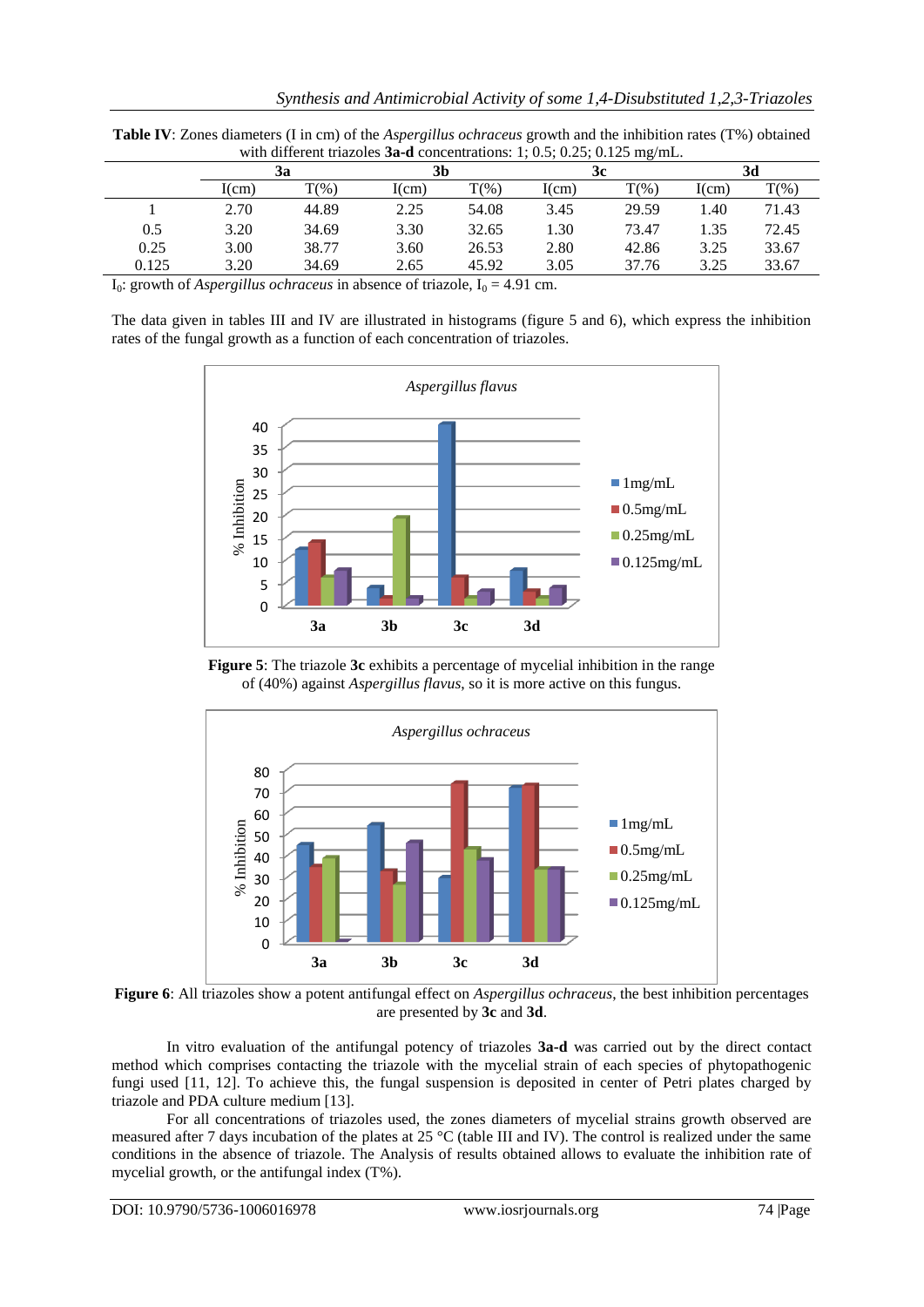Their values are calculated according to the following formula and reported in tables III and IV. Indeed, the greater this inhibition percentage, the greater an antifungal power of the triazole.

 $T (%) = (I_0 - I / I_0) \times 100$ 

T: rate of inhibition of mycelia growth, or antifungal index.

 $I<sub>0</sub>$ : mycelial growth in the absence of triazole expressed in cm.

I: mycelial growth in the presence of triazole expressed in cm.

In view of the results mentioned in tables III and IV, the triazoles **3a-d** show an inhibitory effect on two mycelium growth, it is more remarkable against *Aspergillus ochraceus*. In this case, the diameters of this strain growth in the presence of triazole are low compared to that obtained with the control, which leads to the highest inhibition rates and exceeds 30% for all triazole concentrations used. This fungus responsible for the coffee bean mildew is very sensitive to the presence of the majority of triazoles, particularly to the two triazoles **3c** and **3d** with concentrations of 1-0.5 mg/mL, this is indicated by the most important antifungal index values, that can reach about 74% (table IV, figure 6).

However, *Aspergillus flavus*; mould contaminating the wheat grain indicated a resistance to the triazole system, the zones diameter values of this strain growth in the presence of triazole are important and are similar to the control, consequently low inhibition rates are obtained, with the exception of *chloro*-*nitro*-phenyltriazole **3c**, which indicates an interest antifungal index in the order of 40 % by using a concentration of 1 mg/mL (table III, figure 5).

## **III. Conclusion**

In this study we synthesized 1,4-disubstituted-*N*-aryl-1,2,3-triazoles from enamine derived from methyl propiolate and arylazides without the use of copper catalysis. This acetylenic derivative reacted with morpholine by stereoselective hydroamination reaction to form exclusively enamine *E* in good yield. The isolated enamine intermediate is added to the substituted arylazides, by 1,3-dipolar cycloaddition reaction leading to 1,4 disubstituted-*N*-aryl-1,2,3-triazoles in a completely regioselective manner.

*In vitro* antimicrobial activity of obtained triazoles was evaluated. The testing performed by the disk diffusion revealed that the variously substituted triazoles **3a-d** exhibited an inhibitory effect on the growth of most bacterial reference strains obtained from the American Type Culture Collection (ATCC): *Staphylococcus aureus*, *Pseudomonas aeruginosa*, *Escherichia coli* and *Citrobacter freundii.*

The direct contact method is adopted to achieve fungicidal activity tests on the growth of *Aspergillus flavus* and *Aspergillus ochraceus*. The inhibition rates obtained have shown a remarkable sensitivity of *Aspergillus ochraceus* to all triazoles **3a-d**. This activity carried out by these triazoles **3a-d** against bacterial and fungal microorganisms examined in this study, depends on the nature and the position of substituents which these heterocycles possess within their chemical structures.

Indeed, *Chloro*-*nitro*-phenyltriazole **3c** acts effectively on the majority of pathogenic bacteria and fungi used with *MIC* ranging from 1 to 0.125 mg/mL. This triazole **3c** witch have an electron-withdrawing (*nitro*) substituent and another electron-donating (*chloro*) substituent on the triazole aromatic system, is the most active as other triazoles **3a**, **3b** and **3d** possessing a single substituent; either electron-withdrawing (*nitro*) or electrondonating (*methyl*) substituent.

## **IV. Experimental Section**

## **IV.1. Chemical part**

All employed starting materials and solvents are commercial. The chemical reactions carried out were followed by analytical thin-layer chromatography using 0.20 mm silica gel 60 plates. They were revealed under a UVP mineralight UVGL-58 lamp and with *p*-anisaldehyde solution. The products obtained are purified by column chromatography using Merck 40-63 μm particle-sized silica gel (230-400 mesh) and eluted with diethyl ether-petroleum ether. Melting points (mp) were determined with a Büchi Melting*-*point B*-*450 apparatus and were not corrected. Chemical structure of synthesized products is identified by the usual spectroscopic methods (IR, NMR). IR spectra were detected using a JAFCO-430 Fourier Transform Infrared Spectrometer (FTIR) in chloroform solution.<sup>1</sup>H and <sup>13</sup>C NMR spectra were recorded on a Brucker AC300MHz apparatus in deuterated chloroform solution. The chemical shifts  $\delta$  are reported in parts per million (*ppm*). These spectra were referenced internally to the residual deuterated chloroform ( $\delta H = 7.26$  *ppm* and  $\delta C = 77.0$  *ppm*). The multiplicity of signals is indicated by the following abbreviations: s, d, t meaning singlet, doublet, and triplet, respectively. The coupling constant  $(J)$  is given in Hertz (Hz).

The mono- and disubstituted aromatic azides **2a, 2b, 2c** and **2d** were synthesized from the corresponding anilines according to the procedure described by *Noelting* [7a] and improved by *Ranu* [7b] with good to excellent yields.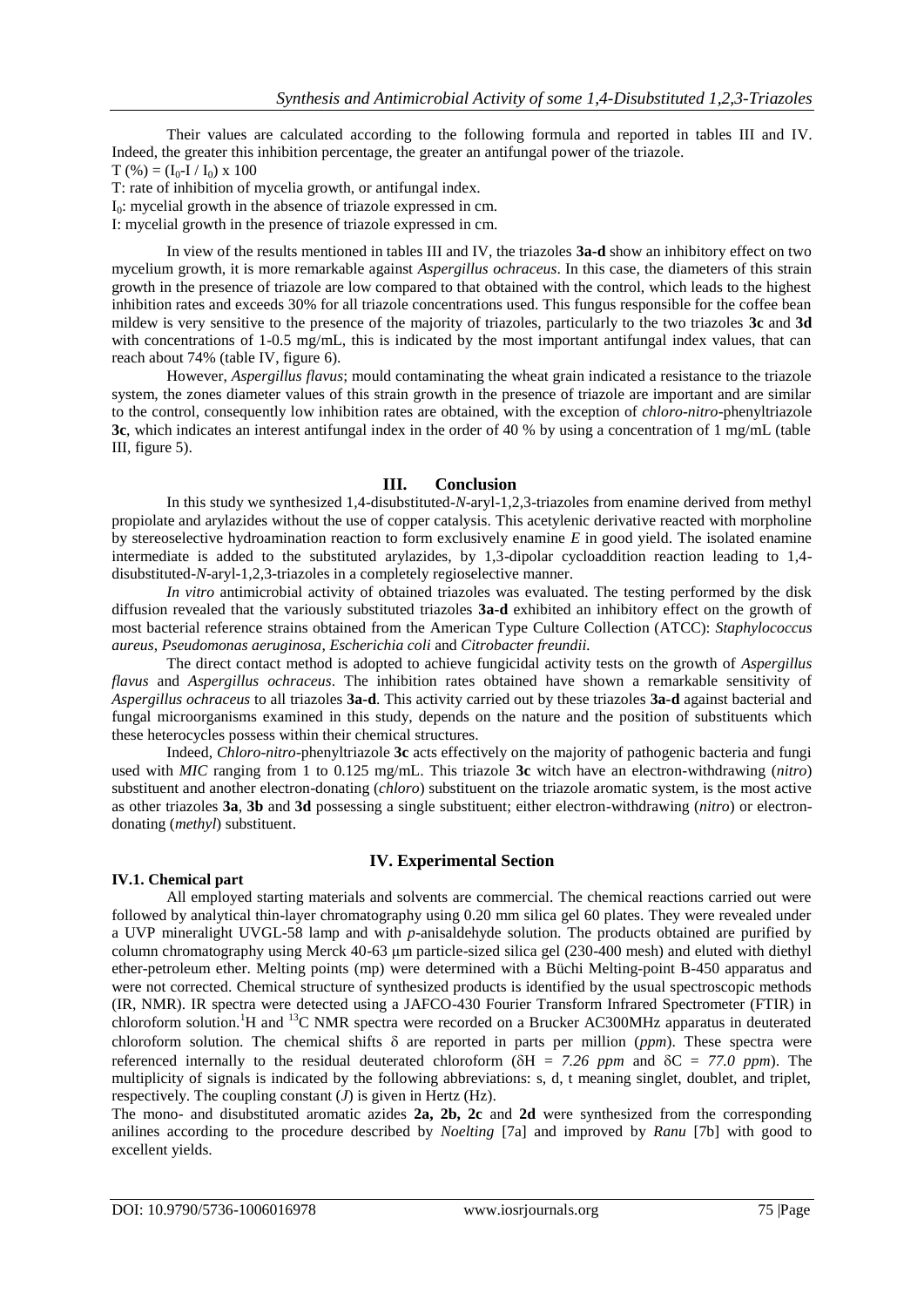```
 (E)-methyl-3-morpholinoacrylate 1
```


To a solution of morpholine (1.0 g, 0.01 mol) in diethyl ether (50 mL), a solution of methyl propiolate (0.88 g, 0.01 mol) in diethyl ether (15 mL) was added dropwise with stirring. The product precipitates in the medium. Stirring is maintained for 4 hours at room temperature. After filtration and evaporation of the solvent in *vacuo*, a white solid is obtained.

**Aspect**: white solid **mp**: 75 °C **Rf**: 0.76 [diethylether / petroleum ether 1/1].

**IR [Cm-1 ]**: 2922.80; 2871.93; 1696.58; 1603.84; 1433.24; 1371.14; 1108.67; 858.53; 772.69.

<sup>1</sup>**H** NMR (300MHz, CDCl<sub>3</sub>,  $\delta$ ppm): 7.34(d, 1HC<sup>3</sup>, *J*=12.0Hz); 4.67(d, 1HC<sup>2</sup>, *J*=12.0Hz); 3.69(t, 4HC<sup>5</sup>, *J*=5.5Hz); 3.65 (s, 3HC<sup>6</sup>); 3.19 (t, 4HC<sup>4</sup>, *J*=5.5Hz).

<sup>13</sup>**C NMR** (75MHz, CDCl<sub>3</sub>,  $\delta$ ppm): C<sup>1</sup>:162.3; C<sup>3</sup>:151.8; C<sup>2</sup>: 85.6; C<sup>5</sup>: 66.2; C<sup>4</sup>: 50.7; C<sup>6</sup>: 50.0. Triazoles **3a-d**



An equimolar mixture of arylazides **2a-d** and enamine **1** was heated in an oil bath at 70 °C under stirring, without solvent for 24 hours. The triazole is precipitated and is purified by column chromatography. Methyl 1-(4-nitrophenyl)-1H-1,2,3-triazole-4-carboxylate **3a**

 $R = pNO<sub>2</sub>:$ <br>**Aspect**: yellow solid **Aspectively solution solution solution** solid **Rf**: 0.56 [diethyl ether/petroleum ether 10/1].

**IR[Cm-1 ]**: 3076.18; 3056.32; 1719.60; 1584.91; 1530.39; 1259.57; 1030.46; 1012.74; 809.42; 768.69; 743.18.

<sup>1</sup>**H NMR** (300MHz, CDCl<sub>3</sub>,  $\delta$ ppm): 8.96 (s, 1HC<sup>5</sup>); 8.50 (d, 2HAr, *J*=8.8Hz); 8.07 (d, 2HAr, *J*=8.8Hz); 4.07(s,  $3HC<sup>7</sup>$ ).

<sup>13</sup>**C NMR** (75MHz, CDCl<sub>3</sub>,  $\delta$ ppm): C<sup>6</sup>:162.3; C (Ar,C<sup>4</sup>,C<sup>5</sup>): 160.7; 148.5; 140.2; 126.1; 125.1(2C); 121.8 (2C);  $C^7$ : 53.5.

 methyl 1-(3-nitrophenyl)-1H-1,2,3-triazole-4-carboxylate **3b R=***m***NO<sup>2</sup>** :

**Aspect**: wight solid **mp**: 200°C **Rf**: 0.48 [diethyl ether/petroleum ether 10/1].

**IR[Cm-1 ]** : 2942.58; 2920.11; 1698.14; 1627.82; 1424.90; 1262.98; 1172.62; 1151.78; 1109.80; 1071.20; 1035.95; 1016.75; 817.04; 773.19; 729.20; 620.34.

<sup>1</sup>**H NMR** (300MHz, CDCl<sub>3</sub>,  $\delta$ ppm): 8.88 (s, 1HC<sup>5</sup>); 8.45 (d, 1HAr, *J*=8.5Hz); 8.20 (s, 1HAr); 8.00 (t, 1HAr, *J*=8.5Hz); 7.70 (d, 1HAr, *J*=8.5Hz); 4.00 (s, 3HC<sup>7</sup>).

<sup>13</sup>**C NMR** (75MHz, CDCl<sub>3</sub>,  $\delta$ ppm): C<sup>6</sup>: 164.0; C(Ar,C<sup>4</sup>,C<sup>5</sup>): 160.5; 146.0; 137.2; 130.0; 129.6 (2C); 124.0;  $123.1; C^7: 52.9.$ 

methyl 1-(4-chloro-2-nitrophenyl)-1H-1,2,3-triazole-4-carboxylate **3c**

**R, R'=2-***Cl***,4-***NO2*:

**Aspecterive solution Rf**: 0.18 [diethyl ether/petroleum ether 10/1].

**IR[Cm-1 ]**: 3121.35; 1729.71; 1597.21; 1371.99; 1287.84; 1258.94; 1184.27; 1037.05; 992.82; 893.24; 776.02; 740.35; 669.04; 653.92; 521.31; 432.27.

<sup>1</sup>**H NMR** (300MHz, CDCl<sub>3</sub>,  $\delta$ ppm): 8.70 (s, 1HC<sup>5</sup>); 8.37 (s, 1HAr); 8.08 (d, 1HAr, *J*= 8.7Hz); 7.80 (d, 1HAr,  $J=8.7\text{Hz}$ ); 4.22 (s, 3HC<sup>7</sup>).

 $^{13}$ **CNMR**(75MHz,CDCl<sub>3</sub>, $\delta$ ppm):C<sup>6</sup>:162.0;C(Ar,C<sup>4</sup>,C<sup>5</sup>):160.0;149.0;140.3;137.0;133.5;126.6;122.5;119.0; C<sup>7</sup>  $C^7$ : 51.7.

methyl 1-*p*-tolyl-1H-1,2,3-triazole-4-carboxylate **3d**

 $R = pCH_3$ :<br>**Aspect**: yellow solid **Aspectively**: 76°C **Rf**: 0.42 [diethyl ether/petroleum ether 10/1].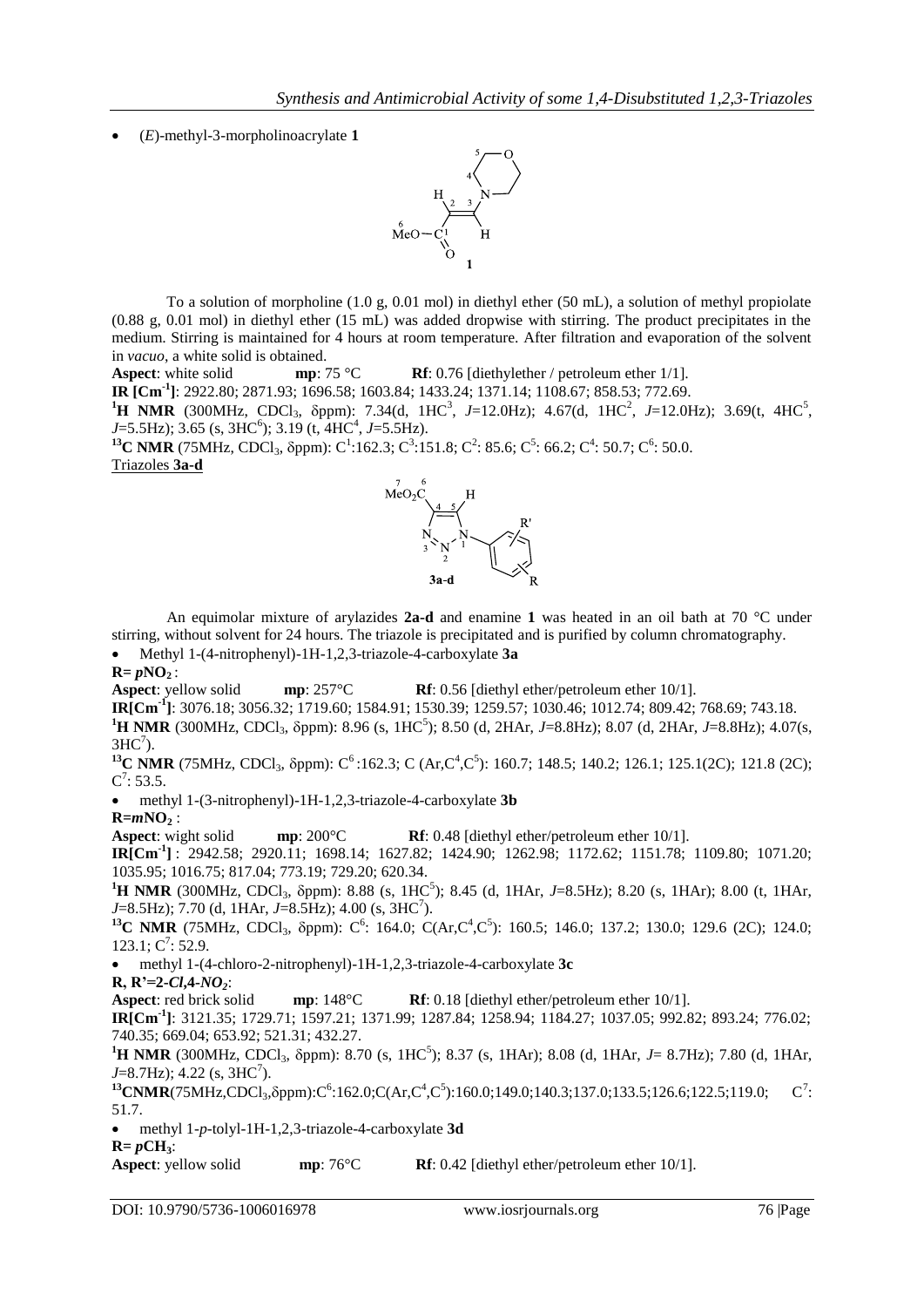**IR[Cm-1 ]** : 3143.41; 2956.96; 1713.88; 1524.86; 1342.43; 1266.07; 1177.13; 1108.51; 1038.77; 866.36; 854.86; 771.44; 749.05; 684.09; 527.41. <sup>1</sup>**H NMR** (300MHz, CDCl<sub>3</sub>,  $\delta$ ppm): 8.02 (s, 1HC<sup>5</sup>); 8.10 (d, 2HAr, *J*=7.8Hz); 8.27 (d, 2HAr, *J*=7.8Hz); 4.12 (s,  $3HC<sup>7</sup>$ ), 3.23 (s, 3H (CH<sub>3</sub>). <sup>13</sup>C NMR (75MHz, CDCl<sub>3</sub>,  $\delta$ ppm): C<sup>6</sup>:159.3; C (Ar,C<sup>4</sup>,C<sup>5</sup>): 151.6; 140.1; 138.2; 124.1; 122.1 (2C); 119.4 (2C);  $C^7$ :50.5; C(CH<sub>3</sub>): 21.4.

## **IV.2. Biological part**

All the reference strains of bacteria used in this study are become from Pasteur Institute of Algeria. They are listed in table V.

| <b>Strains</b>                                       | Codes                  | Provenance                          | Types |
|------------------------------------------------------|------------------------|-------------------------------------|-------|
| Staphylococcus aureus (Sa)                           | ATCC25923              |                                     | Gram- |
| Pseudomonas aeruginosa (Pa)<br>Escherichia coli (Ec) | ATCC27853<br>ATCC25922 | Institute Pasteur<br>Algers-Algeria | Gram+ |
| Citrobacter freundii (Cf)                            | ATCC8090               |                                     |       |

|  |  | <b>Table V</b> : Bacteria used |  |
|--|--|--------------------------------|--|
|--|--|--------------------------------|--|

In tubes containing 10 mL of sterile physiological water (0.9 % NaCl) is emulsified a few colonies of a pure culture of each bacteria strain. The inoculums obtained are adjusted to the turbidity of a 0.5 McFarland standard. Petri plates containing the Mueller Hinton-agar are charged of inoculum, using a dry and sterile swab. Seeding is effected three times into agar surface; the swab is then passed round the edge of the agar surface [10]. Allow the plate to dry at ambient temperature. Disks are then deposited on the surface of Petri plates using a sterile forceps. The disks used are round blotting paper with a diameter of 5 mm and a thickness of 0.4 mm. They are sterilized before each use. They are filled with 20 μl of a solution containing the triazole dissolved in DMSO.

Finally, Petri plates with lid closed are incubated in an oven at 37 °C for 24 hours before measuring the inhibition zones diameter of the bacterial growth in millimeters (D: mm).

The different concentrations (0.5; 0.25; 0.125 mg/mL) are obtained by dilutions in DMSO of the stock standard solution (1mg/mL) which consists of each of triazoles **3a-d** dissolved in DMSO.

Moreover, two fungi use: Aspergillus *ochraceus* and *Aspergillus flavus* are isolated from moulds colonized respectively coffee and wheat grains and placed in a PDA agar medium [11]. These mycetes are identified in the microbiology laboratory of Tahri Mohamed-Bechar University-Algeria, based on several morphological, macroscopic and microscopic identification criteria [12]. The cultures for the two fungal species were maintained on PDA medium in inclined tube (incubation at 30°C to the proper sporulation). The spores are recovered and added with stirring to a mixture of tween 80 (3 mL, 0.1%) and agar (4.5 mL, 0.2%).

(1 mL) of each triazole concentration is added in test tubes containing PDA (19 mL), which stirring with a vortex. The obtained mixtures are streaked on the surface of the Petri plates previously sterilized. After solidification, a drop of the spore suspension containing approximately  $10^6$  CFU/ mL of each of two fungal strains is deposited in center of the Petri plate containing a mixture of culture medium PDA and triazole [13].

The Petri plates are incubated for 7 days at 25°C. A Petri plates considered as a control is prepared as previously but in the absence of triazole. The antifungal activity was determined by measuring the zones diameter of the mycelial growth (I: cm) in the presence of triazole at different concentrations, while  $(I_0: cm)$ designates the diameter value of mycelial growth without triazole. This makes it possible to calculate the antifungal index or the inhibition rate by the following relationship [13]:

 $T$  (%)=  $(I_0-I/I_0)$  x100.

Each test was repeated three times for all triazole concentrations used.

## **References**

<sup>[1].</sup> a) Colanceska-Ragenovic, K.; Dimova, V.; Kakurinov, V.; Molnar, D.-G.; Buzarovska, A. *Molecules* 6, 815-824, 2001; b) Canoa, P.; Gonzalez-Moa, M. J.; Pannecouque, C.; Teijeira, M.; DeClercq, E.; Teran, C.; Uriarte, E. *Chemical & Pharmaceutical Bulletin-Chem. Pharm. Bull. Tokyo 54*, 10, 1418-1420, 2006; c) Kamel, A.; Shankaraiah, N.; Devaiah, V.; Reddy, L.; Juvakar, A.; Sen, S.; Kurian, N.; Zingde, S. *Bioorganic & Medicinal Chemistry Letters* 18, 1468-1473, 2008; d) Gallardo, H.; Conte, G.; Bryk, F.; Lourenço, M.C.S.; Ferreira, V.F.; Costa, M.S. *J. Braz. Chem. Soc. 18*, 6, 1285-1291, 2007; e) Pai, M.P.; Jones, A. L. *Antimicrob. Agents Chemother 48*, 11, 4441-4443, 2004; f) Müllenborn, C.; Steiner, U.; Ludwig, M.; Oerke, E.-C. *European Journal of Plant Pathologie 120*, 2, 157-166, 2008; g) Kim, D-K.; Kim, J.; Park, H.-J. *Bioorganic & Medicinal Chemitry Letters* 14, 2401-2405, 2004.